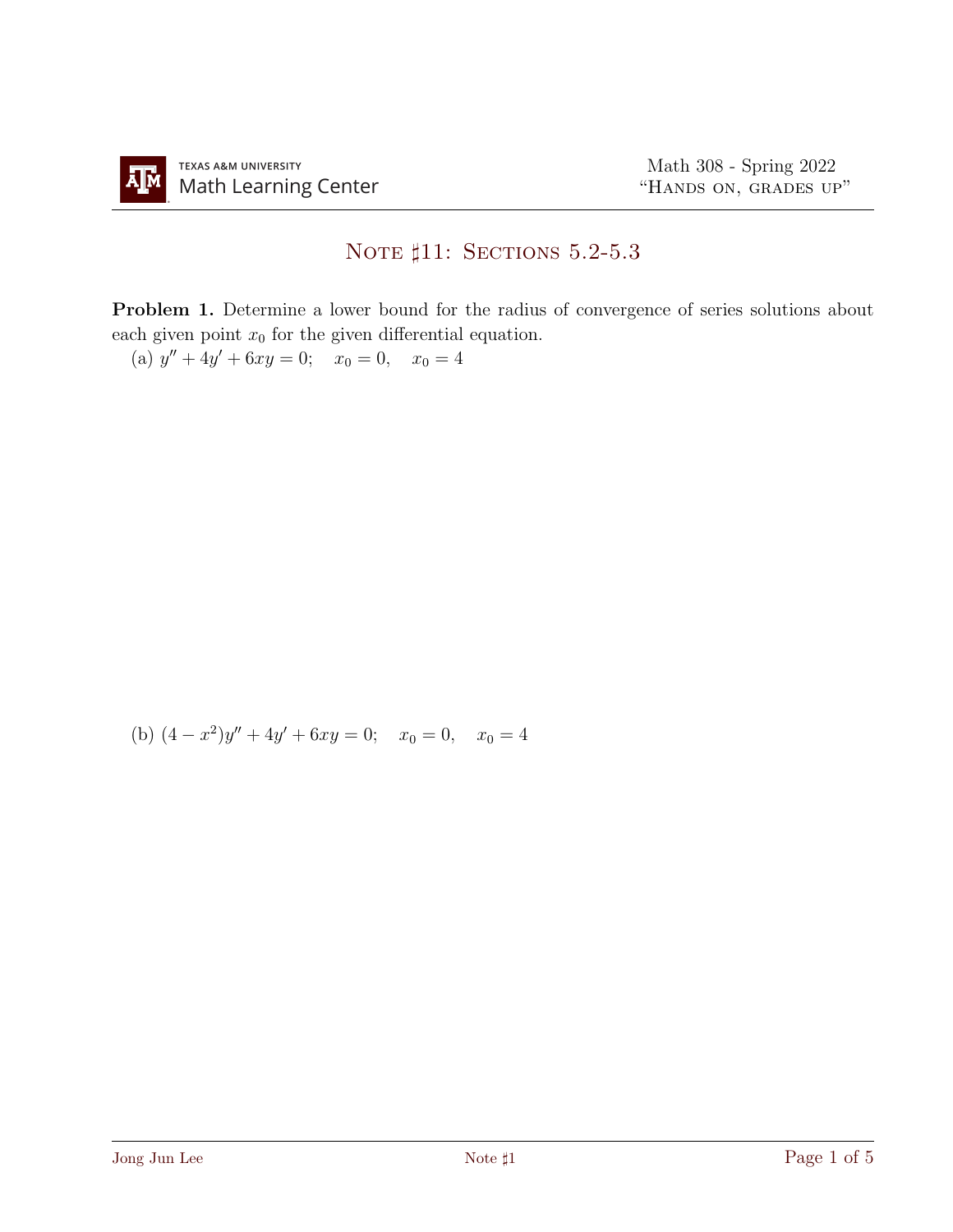(c) 
$$
(x^2 - 2x - 3)y'' + xy' + 4y = 0
$$
;  $x_0 = 4$ ,  $x_0 = 0$ 

(d) 
$$
(1+x^3)y'' + 4xy' + y = 0
$$
;  $x_0 = 0$ ,  $x_0 = 2$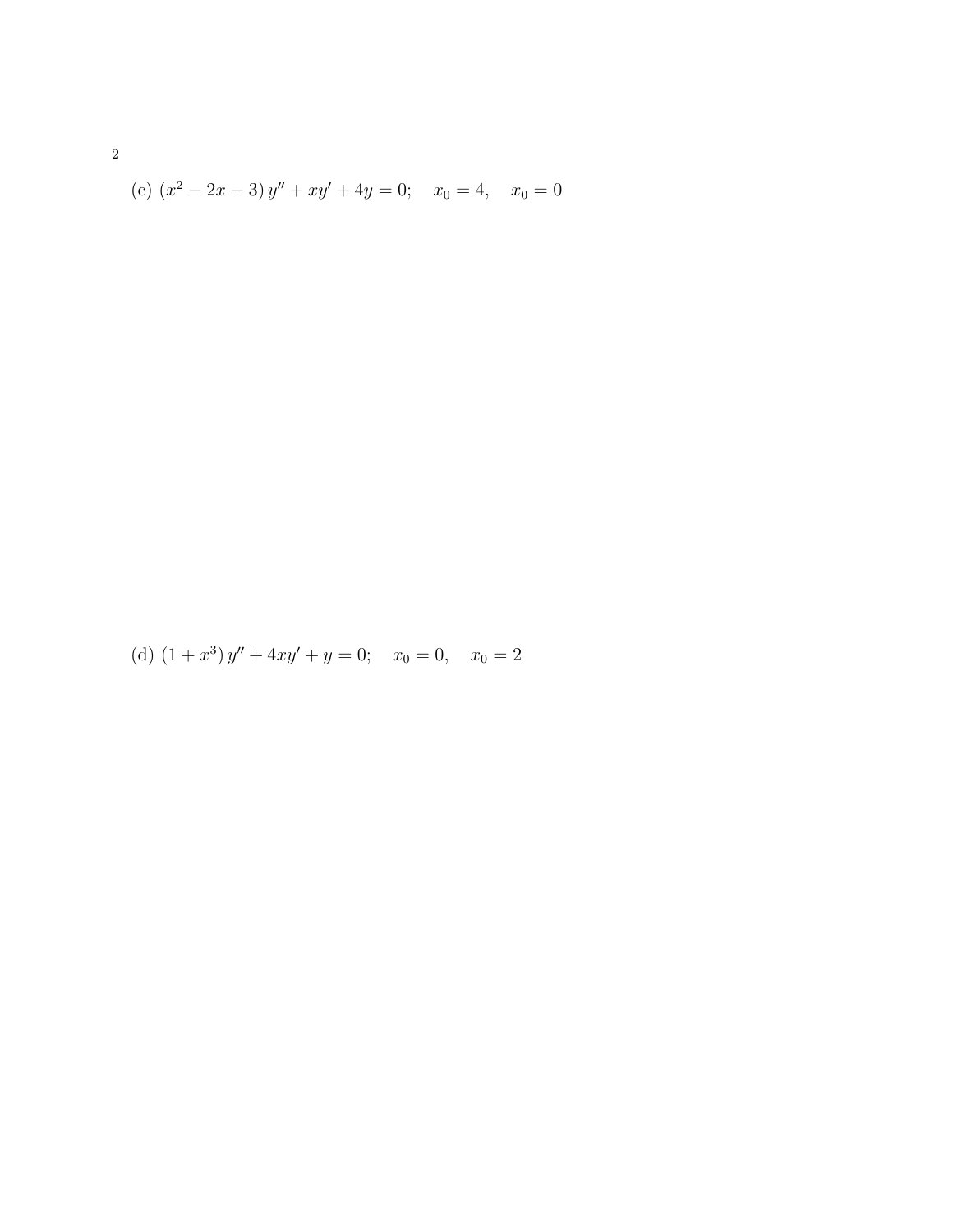Problem 2. Find the power series solution of the given differential equation about 0. Find the first three nonzero terms in each of two solutions  $y_1$  and  $y_2$  (unless the series terminates sooner). If possible, find the general term in each solution.

$$
(3 - x^2) y'' - 3xy' - y = 0
$$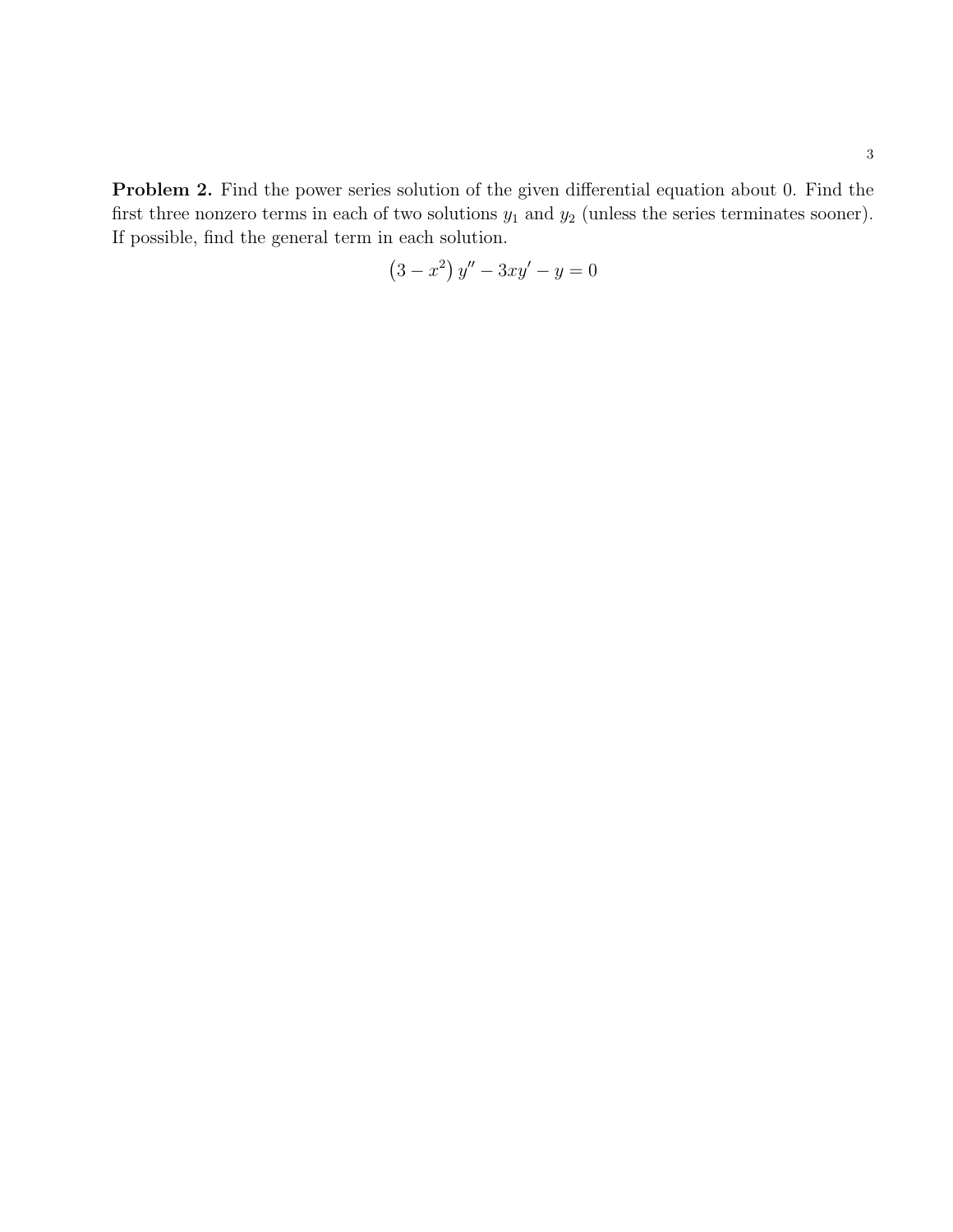Problem 3. Find the power series solution of the given differential equation about 0. Find the first three nonzero terms in each of two solutions  $y_1$  and  $y_2$  (unless the series terminates sooner). If possible, find the general term in each solution.

$$
(1-x)y'' + xy' - y = 0, \quad y(0) = -3, \quad y'(0) = 2
$$